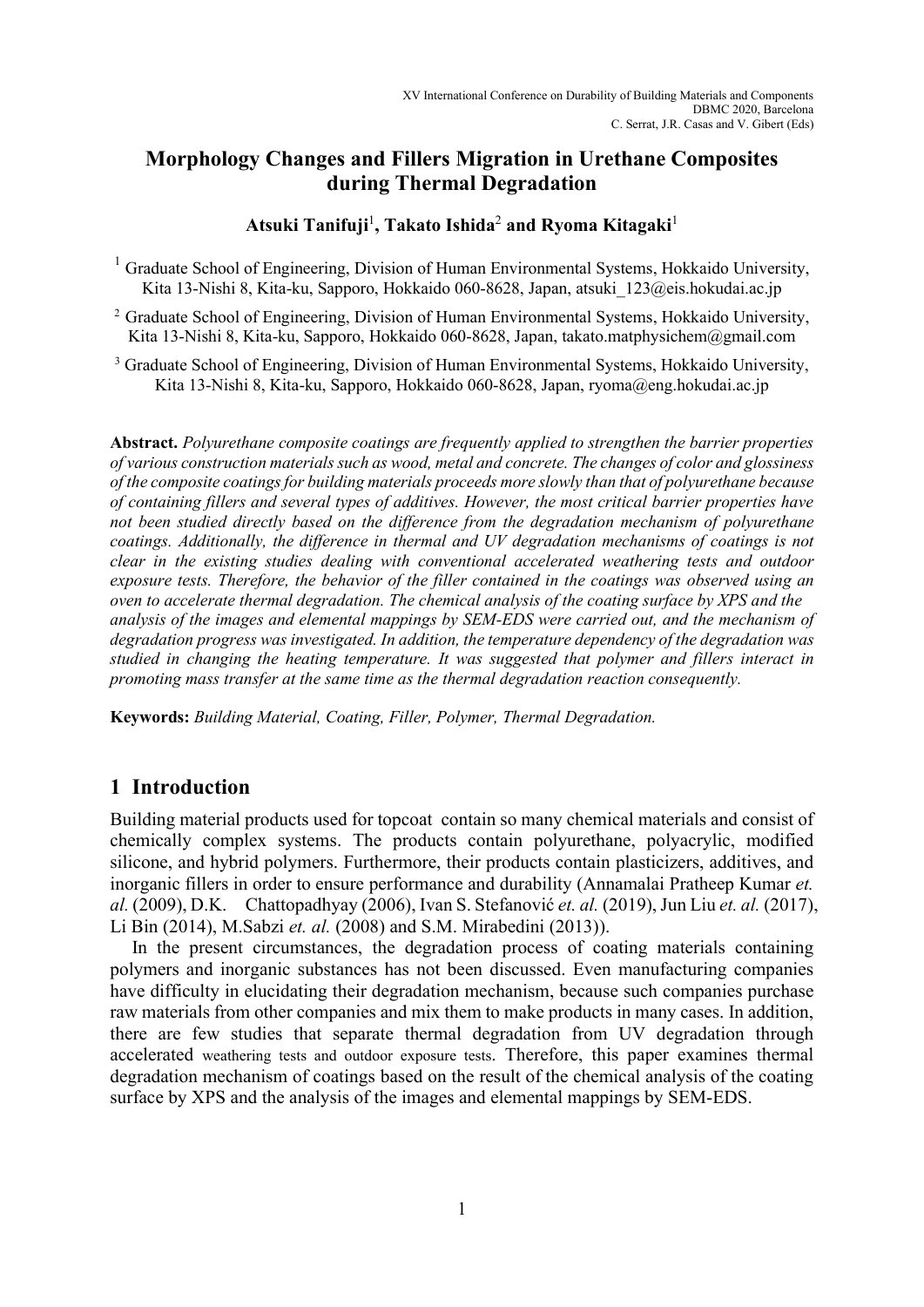## **2 Methods**

### **2.1 Samples**

In this study, both thermally-degraded and non thermally-degraded samples were prepared. The Conventional two-component type urethane coating including  $TiO<sub>2</sub>$ , CaCO<sub>3</sub>, and BaSO<sub>4</sub> as fillers was coated on a slide glass with a spin coater to control film thickness. After the surfaces of the samples were sufficiently dried, they were cured for 120 days at 20°C and 60% relative humidity, and cut to 7mmX7mm for fitting measuring instruments.

Subsequently, the samples after cutting were heat-degraded at 30°C, 50°C, and 70°C. The periods of the degradation are 0, 1, 3, and 7 days, and XPS measurement and SEM-EDS measurement were conducted respectively. The features of the measurements are briefly shown in Table 1.

### **2.2 XPS Measurement**

X-ray photoelectron spectroscopy (XPS) was used to evaluate the chemical properties of urethane resin coatings. This technique is applied to analyze the type, concentration, and chemical state of elements on sample surfaces. Each sample is irradiated with an X-ray source using Mg-Kα rays, and wide spectrums with a binding energy in the range of 10 to 1000 eV and narrow spectrums around the peak of each detected element was obtained at a measurement area of 1.0 mmX1.0mm. The shift of the peak due to charging is corrected by setting the C1s

spectrum to 284.0 eV, and correction using a neutralizing electron gun is not performed.

### **2.3 SEM-EDS Observation**

A scanning electron microscope (SEM) equipped with an energy dispersive X-ray analyzer (EDS) was applied due to analyze the elemental information of the cross section of the samples. Register föndreen at https/pwwwiscipedia.com to download the version Without the watermark beam for cross sectional observation.

In addition, the surfaces of the samples were coated with Au by ion sputtering to avoid thermal degradation of the samples.<br> $Ar^+$  Beam



**Observation Surface Figure 1**. Processing before sample observation.

#### **Table 1**. Survey contents in each method.

| <b>XPS</b>         | • History of elemental type and<br>chemical bonding state of coating<br>surface layer |                                                                                           |
|--------------------|---------------------------------------------------------------------------------------|-------------------------------------------------------------------------------------------|
| SEM-<br><b>EDS</b> | <b>SEM</b><br>image                                                                   | • Cross section<br>thickness of coating<br>· Filler particle size                         |
|                    | Elemental<br>mapping                                                                  | Distribution<br>οf<br>elements in the cross<br>section of coating<br>film and its history |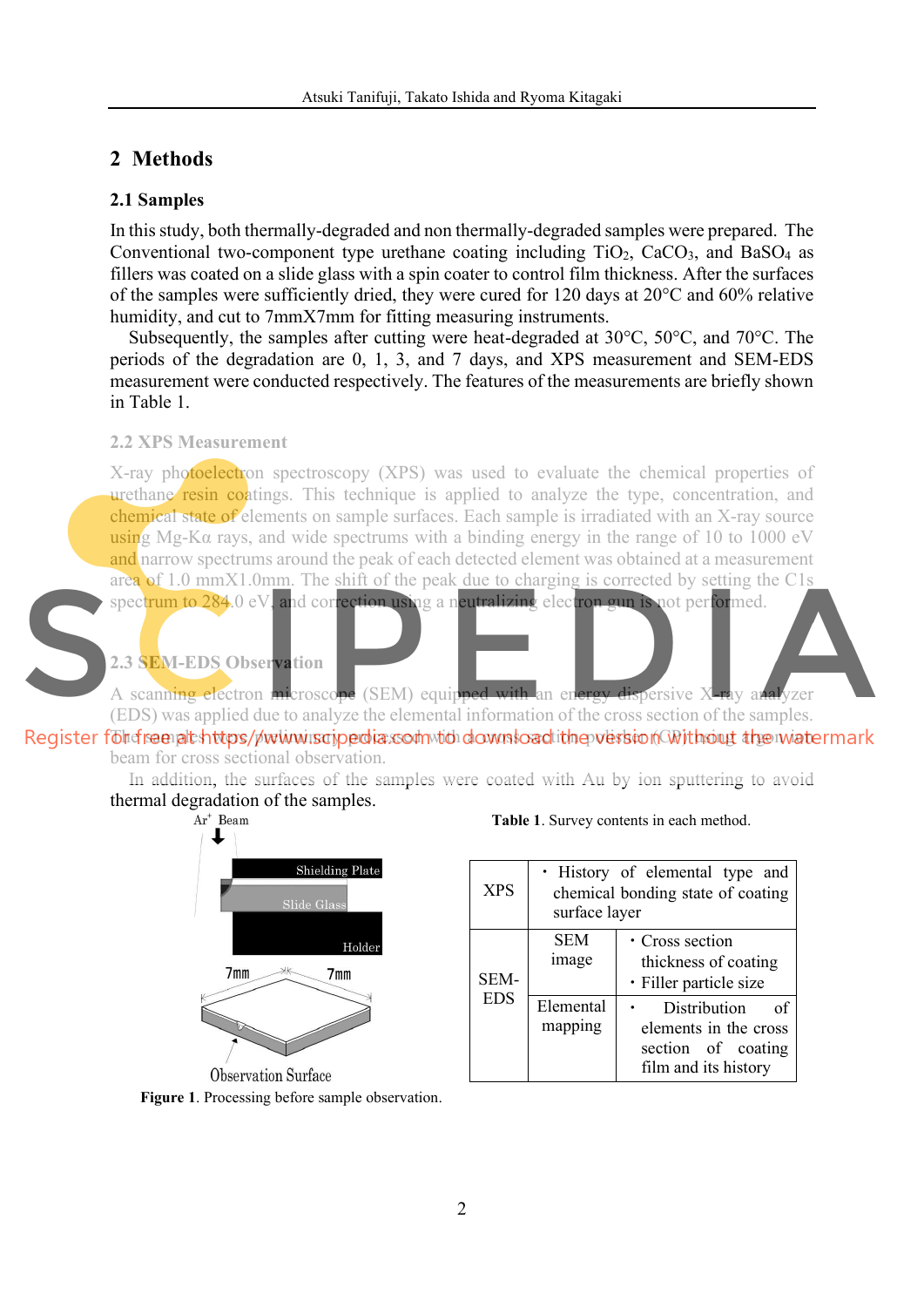## **3 Results**

### **3.1 XPS Scans**

Figure 2 shows XPS narrow scan spectra of the urethane resin coatings that were thermally degraded at 70°C for 0, 1, 3, and 7 days. The peak of O 1s, N 1s, and Si-O increased as thermal degradation treatment continued. This result could be explained that the polymer such as urethane and siloxane was decomposed and appeared on the surface layer of the coatings due to low molecular weight and low density. On the other hand, the Ca peak was hardly detected on the surface layer. This result indicates that the substance in the coating may move up and down dramatically before the surface of the coating is cracked while the coating is thermally degraded. The fillers such as CaCO<sub>3</sub> originally floating on the surface of the coating film could be sunk as the polymers were scattered and float by heat.

Figure 3 shows O spectra of the samples that were thermally degraded at 30°C and 50°C for the same period. The graph shows that the peak increase on the 1st to 7th days at 30°C, however at 50°C, it increases on the 1st and 3rd days and decreases on the 7th day. These tendencies suggest the possibility of different thermal oxidation reactions on the coating surface, such as increases in C—O and C=O bonds and a decrease in O due to the progress of C crosslinking. Furthermore, each thermal oxidation reaction takes place at different times during the process of thermal degradation.



**Figure 2**. Narrow scan spectra of the urethane resin coatings that were thermally degraded at 70°C.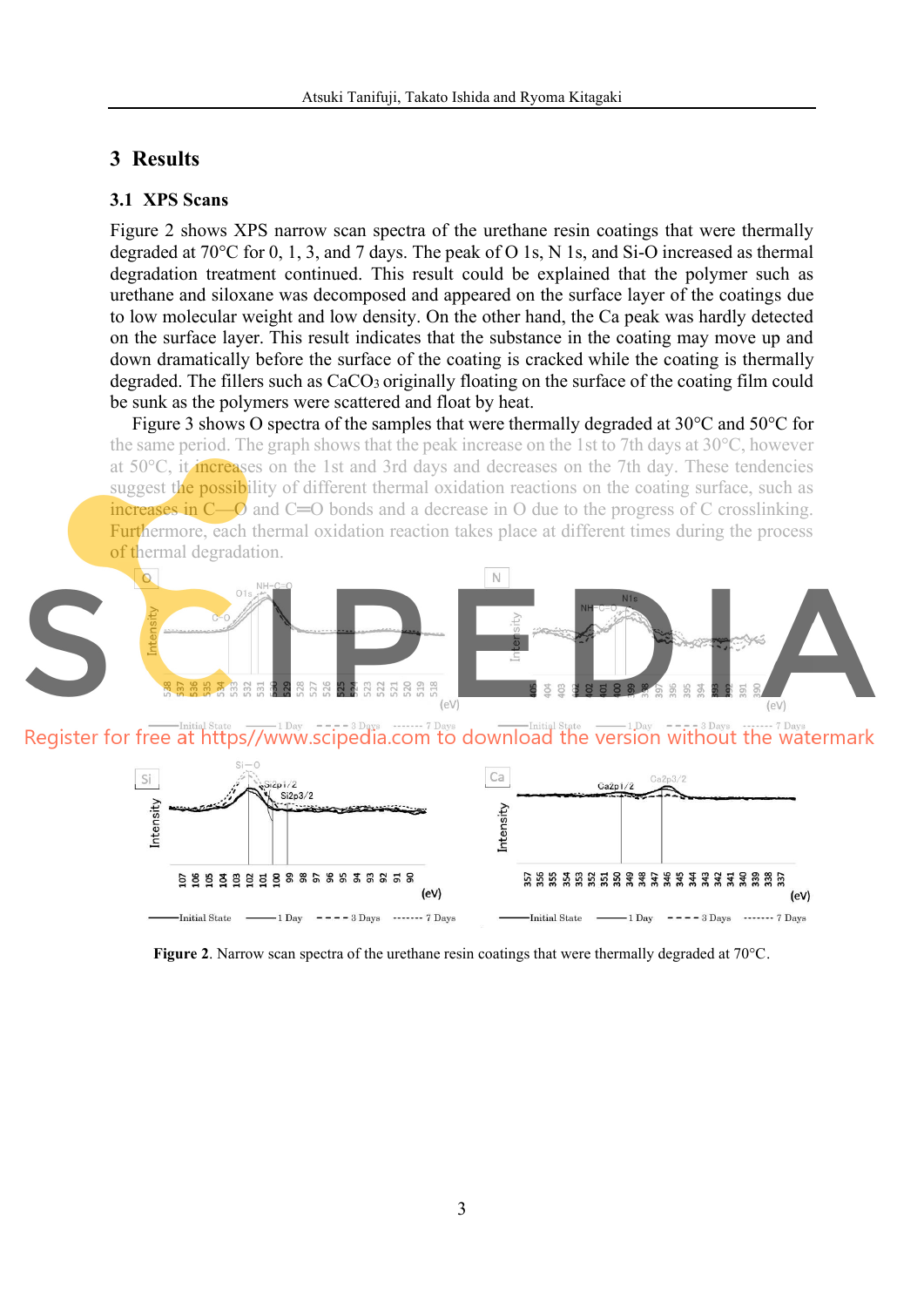

**Figure 3**. O spectra of the urethane resin coatings that were thermally degraded at 30°C and 50°C.

#### **3.2 SEM Images**

Figure 4 shows the film thickness history of each sample obtained from SEM image of the sample thermally degraded for 0, 1, 3, and 7days, respectively, at 30°C, 50°C, and 70°C. However, it should also be noted that samples exposed at 70°C and samples at 30°C or 50°C are different in initial states. In the non thermally-degraded sample, the thickness of the coating was approximately 60 mm. The thickness of coating gradually decreased due to heat degradation at 70 $^{\circ}$ C, and was 38 mm on 1<sup>st</sup> day, 18 mm on 3<sup>rd</sup> day, and 10 mm on 7<sup>th</sup> day. The coating thickness decreased due to thermal decomposition and volatilization of components such as plasticizers in the coating (Wei, X. (2019)). In contrast, at  $30^{\circ}$ C, the film thickness increased slightly, and at 50°C, it appeared to decrease on the 7<sup>th</sup> day. The dimensional change of the coating could be caused not only due to reduction of components in coating but also due to changes of gel structure in cross-linking and scission (Petrović *et. al.* (2000) and Y. Nawab, *et. al.* (2017)).

Register for free at https//www.scipedia.com to download the version without the watermark



**Figure 4**. Changes in film thickness of each sample.

#### **3.3 Elemental Mappings**

Figure 5 shows the history of element mapping of Ti. Ti was homogeneous in the initial state, increased at the bottom on the first day, and gradually increased on the surface over time by heating at 50°C. On the first day, fillers move to the bottom of the coating as polymers become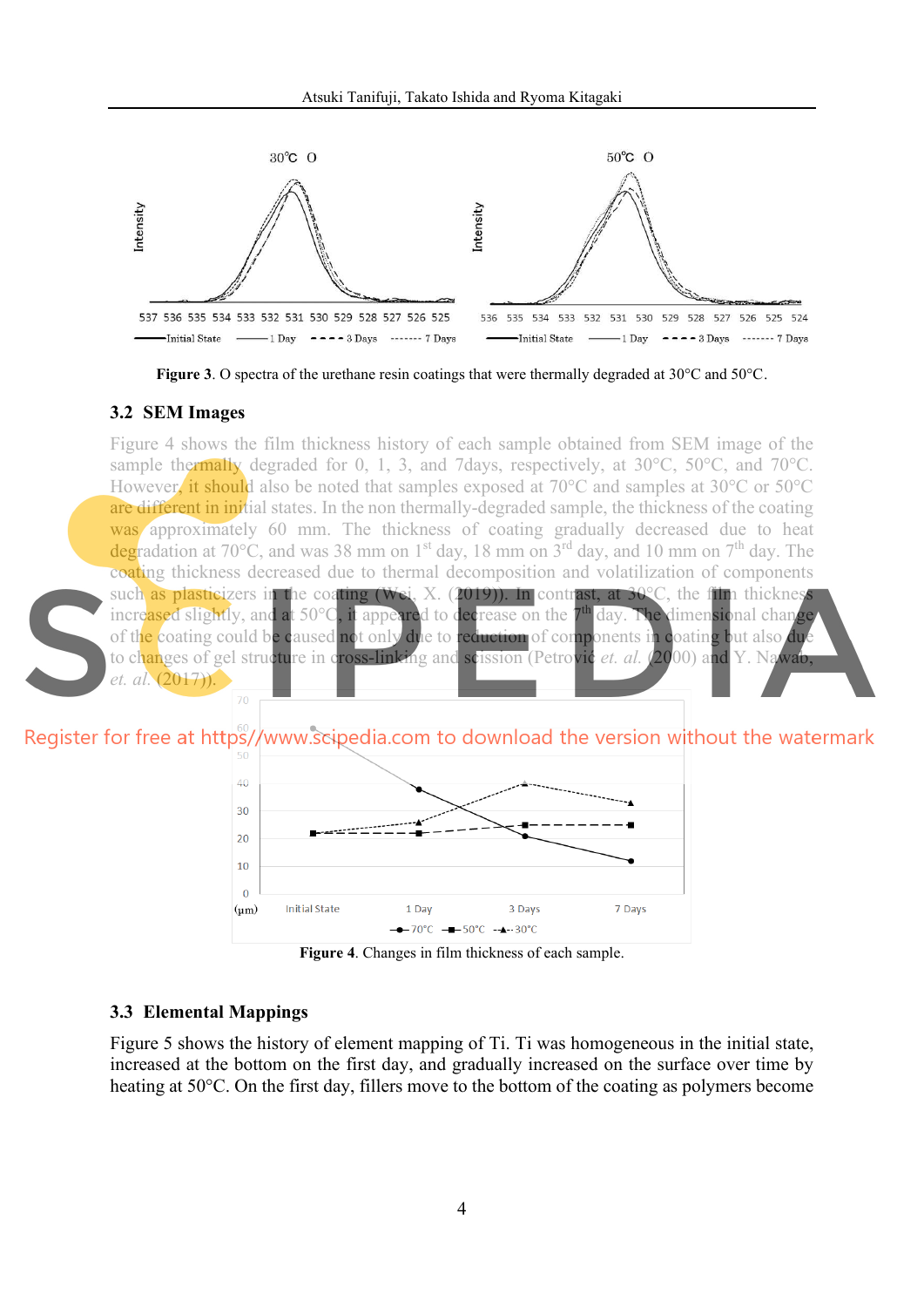smaller and less dense due to thermal decomposition. From the third day, filler have been pushed up from the bottom due to polymer cross-linking and polymerization reaction (Wei, X., *et. al.* (2019)).



# **4 Discussion**

**4.1 Temperature Dependence of Coating Durability** 

The coating thickness increased initially at lower temperatures and decreased at higher temperatures, accompanied by the movement of the filler. Since fillers such as titanium dioxide have a role to protect the coating from UV degradation, the durability of the construction coating could vary greatly due to differences in temperature history.



# *4.2.1 CaCO3*

Register for free at https//www.scipedia.com to download the version without the watermark decreases depending on the temperature. There was no significant movement of CaCO<sub>3</sub> contained in the coating as a filler, and the XPS Ca peak changed due to a change in the state of the surface layer of the coating. The decrease in the Ca peak at 70 ° C could indicate that the surface layer became smoother and covered with polymer as the temperature of the coating approached the glass transition temperature (L.S De Bernarde, *et. al.* (1984)).

## *4.2.2 TiO2 and BaSO4*

XPS peaks of titanium and barium were not detected, however in elemental mapping by SEM-EDS, there were dramatic movements in the coating as shown in Figure 5. Moreover, the movement tendency of the position of the two elements is very similar and corresponds to the movement of TiO<sub>2</sub> and BaSO<sub>4</sub> in the coating as fillers. These fillers could move shrinkage stress due to polymerization, expansion stress due to heating, and stress due to movement of the polymer having a low molecular weight. The positions of these fillers are inhomogeneous unlike CaSO4, because the stress from the polymer may differ depending on the particle size of the filler (Nabil Hayeemasae *et. al.* (2018)). However, understanding these mechanisms require further studies.